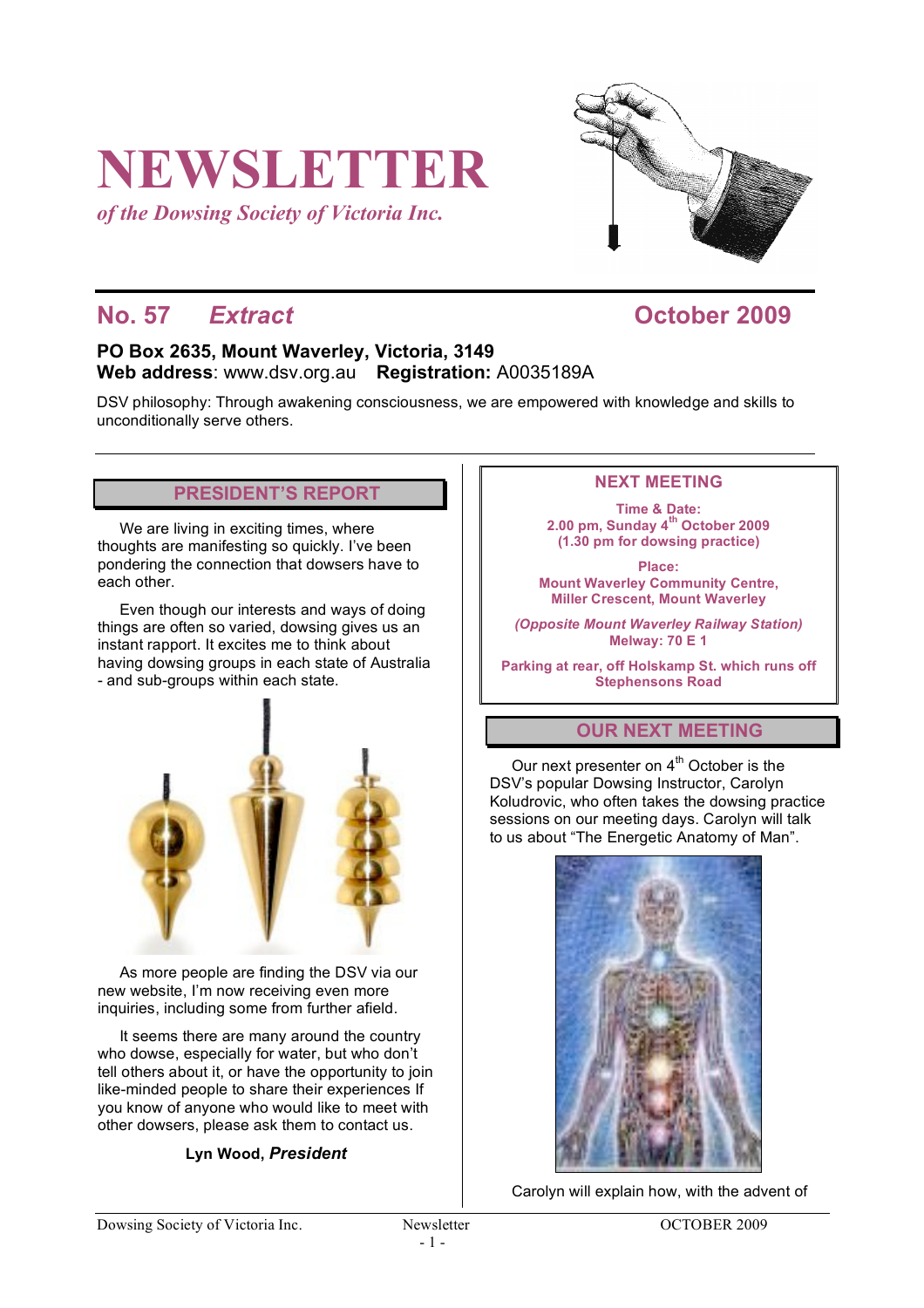quantum physics, science is now developing the necessary technologies which will allow for the measurement of the more subtle energetic aspects of man.



Learn vibrational healing with Reiki-Sekh'm for ongoing benefits with **BERNADETTE SAULENIER** Crystal Heart Reiki-Sekh'm Teacher

> Call (03) 9763 8240 or visit www.crystalheartsanctuary.com

# **OUR LAST MEETING**

Dennis Toop entertained and informed an enthusiastic gathering at our last meeting.



Dennis spoke about his personal experiences with real estate. When he dealt with the problems, the houses quickly sold, often at the next open inspection. As a result, agents began welcoming his contributions, even though Dennis said they thought him odd and had no interest in how he overcame the problems. He's now dowsed about 60 properties and has assisted in their sales.



# **DOWSING WORKSHOPS** with Joan Evans

**Experiential Personal** & Environmental weekend workshops.

Phone 5422 6803 www.joanevans.org joanevans@westnet.com.au

# **Aetheric Energy Devices** and Dowsing Tools

#### **AETHERIC ONNECTIONS**

#### **Charles D. Cheesman**

PO Box 630, Mornington, Victoria, 3931, Australia Ph: 613 5977 1222 Fax: 613 5977 1333 Mob: 0412 038 193 www.aethericconnections.com.au

# **IT'S ALL BLACK AND WHITE.**

#### *By DSV Member, Mick Moran*

I recently read an article on the internet about dowsing energy fields. It said the easiest way to identify positive from negative energy fields was with the use of coloured dowsing rods. For beginners, it claims it's best to put a piece of coloured electrical tape, or paint the tips of your dowsing rods to signify positive and negative energy fields. I decided to use black for negative. and white for positive, just like a B grade Hollywood movie. The good guys are always dressed in white and the bad guys are always dressed in black. Sounded good to me.



*Black and White Dowsing Rods*